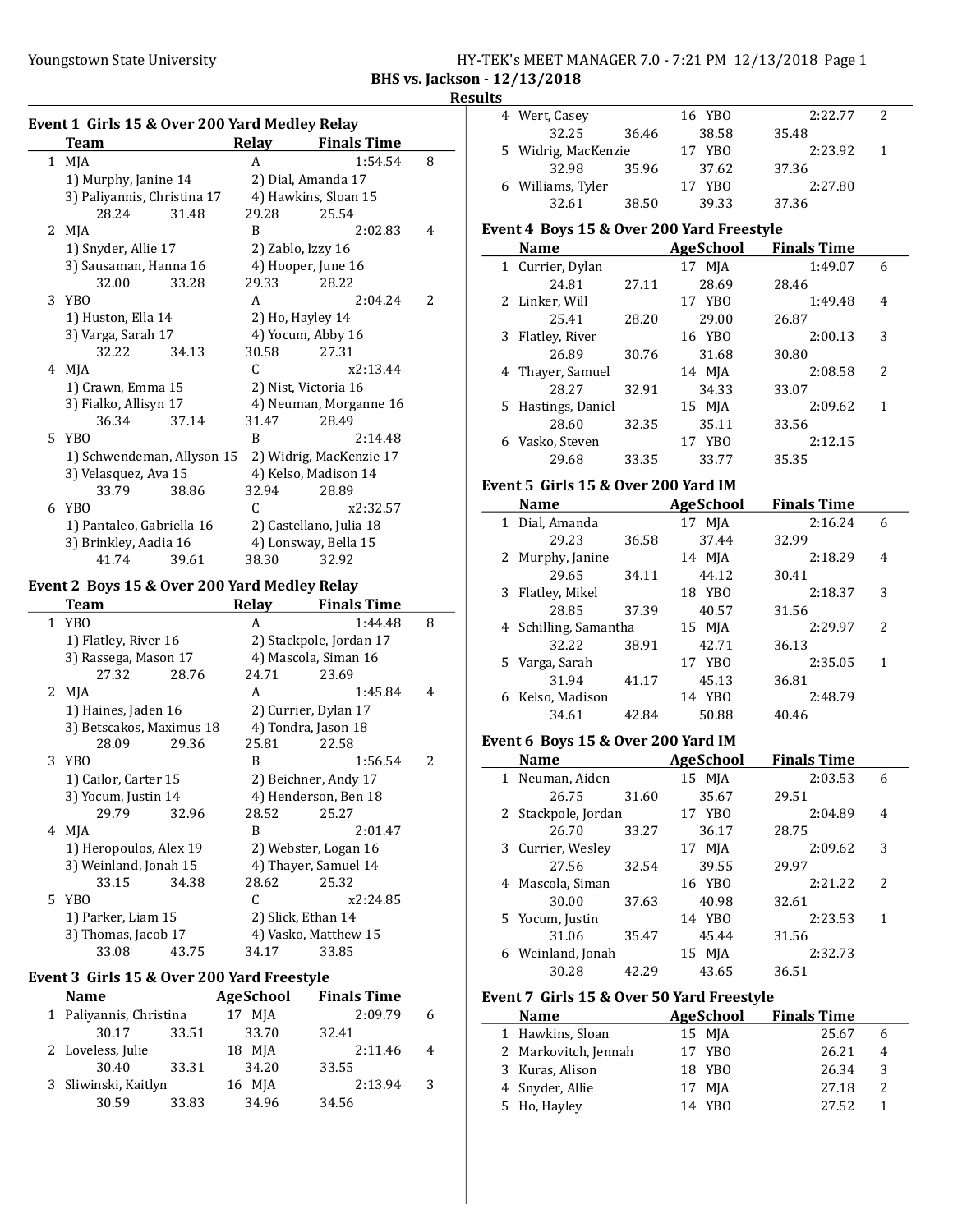# Youngstown State University The HY-TEK's MEET MANAGER 7.0 - 7:21 PM 12/13/2018 Page 2

BHS vs. Jackson - 12/13/2018 Results

| (Event 7 Girls 15 & Over 50 Yard Freestyle) |                  |                    |  |
|---------------------------------------------|------------------|--------------------|--|
| <b>Name</b>                                 | <b>AgeSchool</b> | <b>Finals Time</b> |  |
| 6 Hooper, June                              | 16 MJA           | 28.48              |  |
| --- Gomez, Mikaela                          | 14 MJA           | X28.12             |  |
| --- Sucharzewski, Hannah                    | 17 MJA           | X29.35             |  |
| --- Neuman, Morganne                        | 16 MJA           | X29.56             |  |
| --- Crawn, Emma                             | 15 MJA           | X29.64             |  |
|                                             |                  |                    |  |

|                      | Neuman, Morganne    | 16 | MJA             | X29.56 |
|----------------------|---------------------|----|-----------------|--------|
|                      | Crawn, Emma         | 15 | MJA             | X29.64 |
|                      | Osburn, Olivia      | 18 | MJA             | X29.89 |
| $\cdots$             | Strunck, Sarah      | 18 | MJA             | X30.10 |
| $\sim$ $\sim$ $\sim$ | Velasquez, Ava      |    | 15 YBO          | X30.16 |
| $\cdots$             | Castellano, Julia   | 18 | YBO             | X31.45 |
| $\cdots$             | Brinkley, Aadia     |    | 16 YBO          | X31.85 |
| $---$                | Fowler, Veronica    | 15 | MJA             | X31.92 |
| $\sim$ $\sim$ $\sim$ | Seymour, Audrey     | 17 | MJA             | X31.95 |
| $\sim$ $\sim$ $\sim$ | Oakes, Madelyn      | 16 | MJA             | X32.32 |
| $---$                | Busson, Hannah      | 18 | MJA             | X32.42 |
| $\cdots$             | Addis, Lauren       | 17 | MJA             | X33.04 |
| $\sim$ $\sim$ $\sim$ | Lonsway, Bella      | 15 | YB <sub>0</sub> | X33.38 |
| $---$                | Pantaleo, Gabriella | 16 | YB <sub>0</sub> | X37.58 |
| $---$                | Peterson, Lydia     | 15 | MJA             | X38.87 |
| $\cdots$             | Umlauf, Marisa      | 15 | MJA             | X39.29 |
| $\cdots$             | Allison, Marissa    | 16 | YBO             | X39.41 |

#### Event 8 Boys 15 & Over 50 Yard Freestyle

|          | Name               |    | <b>AgeSchool</b> | <b>Finals Time</b> |   |
|----------|--------------------|----|------------------|--------------------|---|
| 1        | Basista, Noah      |    | 17 YBO           | 21.93              | 6 |
| 2        | Kinney, Ted        | 17 | MJA              | 22.07              | 4 |
| 3        | Rassega, Mason     | 17 | YBO              | 23.05              | 3 |
| 4        | Betscakos, Maximus |    | 18 MJA           | 23.99              | 2 |
| 5.       | Henderson, Ben     |    | 18 YBO           | 25.10              | 1 |
| 6        | Webster, Logan     |    | 16 MJA           | 26.21              |   |
| $\cdots$ | Leistman, Max      |    | 15 MJA           | X27.89             |   |
|          | Beyman, Alec       | 15 | MJA              | X28.31             |   |
| $\cdots$ | Behun, Jackson     |    | 15 YBO           | X29.37             |   |
|          | Thomas, Jacob      | 17 | YBO              | X30.45             |   |
| $---$    | Zimmerman, Ian     |    | 14 MJA           | X31.00             |   |
|          | Striggow, Mattis   | 17 | YB <sub>0</sub>  | X32.02             |   |
| $\cdots$ | Vasko, Matthew     |    | 15 YBO           | X34.09             |   |
|          | Slick, Ethan       | 14 | YBO              | X42.64             |   |

#### Event 9 Girls 15 & Over 1 mtr Diving

28.24 33.62

|              | Name                                        | <b>AgeSchool</b> | <b>Finals Score</b> |                |  |
|--------------|---------------------------------------------|------------------|---------------------|----------------|--|
| 1            | Ricciuti, Madison                           | 17 YBO           | 189.10              | 6              |  |
| 2            | Kelso, Gizzy                                | 18 YBO           | 177.75              | $\overline{4}$ |  |
| 3            | Knauf, Gabrielle                            | 15 MJA           | 177.25              | 3              |  |
| 4            | Daiger, Danielle                            | 16 MJA           | 176.80              | $\overline{2}$ |  |
| 5            | Jones, Jordan                               | 17 YBO           | 127.50              | 1              |  |
| 6            | Steiner, Erin                               | 16 MJA           | 124.80              |                |  |
|              | Scarabelli, Giulia                          | 17 MJA           | X124.95             |                |  |
|              | Event 10 Boys 15 & Over 1 mtr Diving        |                  |                     |                |  |
|              | <b>Name</b>                                 | AgeSchool        | <b>Finals Score</b> |                |  |
| 1            | Anzevino, Teddy                             | 15 YBO           | 188.35              | 6              |  |
| 2            | Traganza, Vincent                           | 14 MJA           | 176.90              | 4              |  |
|              | Event 11 Girls 15 & Over 100 Yard Butterfly |                  |                     |                |  |
|              | Name                                        | AgeSchool        | <b>Finals Time</b>  |                |  |
| $\mathbf{1}$ | Flatley, Mikel                              | 18 YBO           | 1:01.86             | 6              |  |

| . . |                         |       |    |        |         |   |
|-----|-------------------------|-------|----|--------|---------|---|
|     | 2 Sausaman, Hanna       |       |    | 16 MJA | 1:08.00 | 4 |
|     | 31.06                   | 36.94 |    |        |         |   |
|     | 3 Paliyannis, Christina |       | 17 | MJA    | 1:09.92 | 3 |
|     | 30.99                   | 38.93 |    |        |         |   |
|     | 4 Yocum, Abby           |       |    | 16 YBO | 1:13.59 | 2 |
|     | 34.08                   | 39.51 |    |        |         |   |
|     | 5 Fialko, Allisyn       |       | 17 | MJA    | 1:15.04 | 1 |
|     | 35.28                   | 39.76 |    |        |         |   |
|     | 6 Schwendeman, Allyson  |       |    | 15 YBO | 1:18.11 |   |
|     | 33.70                   | 44.41 |    |        |         |   |

#### Event 12 Boys 15 & Over 100 Yard Butterfly

|   | <b>Name</b>          |       | <b>AgeSchool</b> | <b>Finals Time</b> |                          |
|---|----------------------|-------|------------------|--------------------|--------------------------|
|   | 1 DunLany, Matthew   |       | 17 YBO           | 54.24              | 6                        |
|   | 25.18                | 29.06 |                  |                    |                          |
|   | 2 Stackpole, Jordan  |       | 17 YBO           | 55.71              | 4                        |
|   | 25.94                | 29.77 |                  |                    |                          |
|   | 3 Betscakos, Maximus |       | 18 MJA           | 1:02.25            | 3                        |
|   | 26.93                | 35.32 |                  |                    |                          |
|   | 4 Vasko, Steven      |       | 17 YBO           | 1:03.94            | $\overline{\mathcal{L}}$ |
|   | 30.64                | 33.30 |                  |                    |                          |
|   | 5 Haines, Jaden      |       | 16 MJA           | 1:04.63            | 1                        |
|   | 30.29                | 34.34 |                  |                    |                          |
| 6 | Weinland, Jonah      |       | 15 MJA           | 1:06.40            |                          |
|   | 30.22                | 36.18 |                  |                    |                          |

#### Event 13 Girls 15 & Over 100 Yard Freestyle

|              | Name                     |       | <b>AgeSchool</b> | <b>Finals Time</b> |   |
|--------------|--------------------------|-------|------------------|--------------------|---|
| $\mathbf{1}$ | Hawkins, Sloan           |       | 15 MJA           | 55.90              | 6 |
|              | 26.69                    | 29.21 |                  |                    |   |
|              | 2 Dinapoli, Alyssa       |       | 17 YBO           | 57.49              | 4 |
|              | 27.71                    | 29.78 |                  |                    |   |
|              | 3 Kuras, Alison          |       | 18 YBO           | 58.20              | 3 |
|              | 27.43                    | 30.77 |                  |                    |   |
|              | 4 Zablo, Izzy            |       | 16 MJA           | 1:00.45            | 2 |
|              | 28.59                    | 31.86 |                  |                    |   |
|              | 5 Hooper, June           |       | 16 MJA           | 1:02.41            | 1 |
|              | 29.39                    | 33.02 |                  |                    |   |
|              | 6 Williams, Tyler        |       | 17 YBO           | 1:05.85            |   |
|              | 31.24                    | 34.61 |                  |                    |   |
| ---          | Culp, Adrianna           |       | 17 MJA           | X1:03.20           |   |
|              | 29.84                    | 33.36 |                  |                    |   |
|              | Gomez, Mikaela           |       | 14 MJA           | X1:03.21           |   |
|              | 31.10                    | 32.11 |                  |                    |   |
|              | --- Strunck, Sarah       |       | 18 MJA           | X1:04.77           |   |
|              | 31.60                    | 33.17 |                  |                    |   |
|              | Osburn, Olivia           |       | 18 MJA           | X1:05.04           |   |
|              | 31.57                    | 33.47 |                  |                    |   |
|              | --- Sucharzewski, Hannah |       | 17 MJA           | X1:05.12           |   |
|              | 31.14                    | 33.98 |                  |                    |   |
|              | Huston, Ella             |       | 14 YBO           | X1:05.54           |   |
|              | 31.37                    | 34.17 |                  |                    |   |
|              | --- Neuman, Morganne     |       | 16 MJA           | X1:06.00           |   |
|              | 31.49                    | 34.51 |                  |                    |   |
|              | Velasquez, Ava           |       | 15 YBO           | X1:06.71           |   |
|              | 32.14                    | 34.57 |                  |                    |   |
|              | Fowler, Veronica         |       | 15 MJA           | X1:10.24           |   |
|              | 33.01                    | 37.23 |                  |                    |   |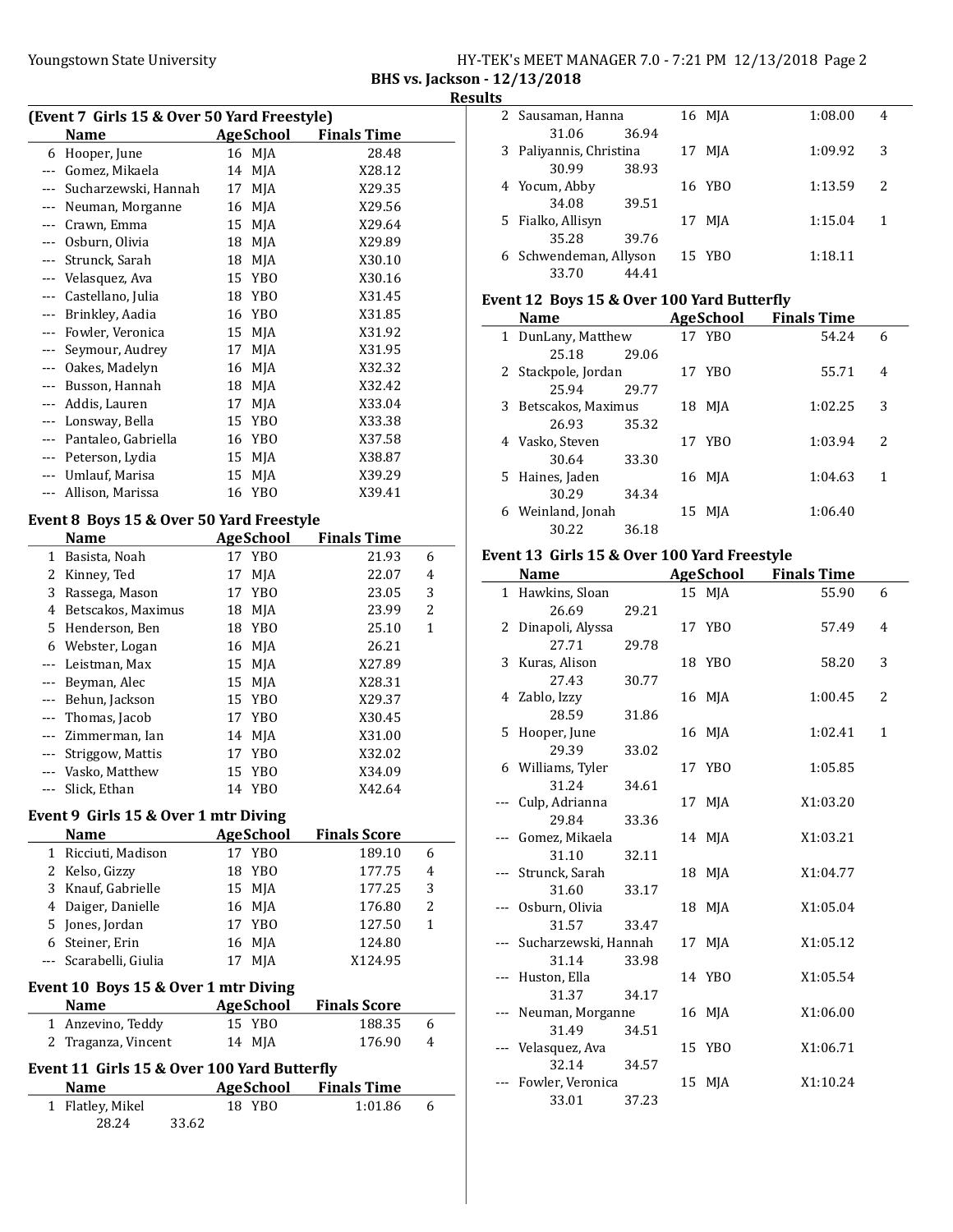| HY-TEK's MEET MANAGER 7.0 - 7:21 PM 12/13/2018 Page 3 |  |  |
|-------------------------------------------------------|--|--|
|                                                       |  |  |

BHS vs. Jackson - 12/13/2018 **Results** 

| (Event 13 Girls 15 & Over 100 Yard Freestyle) |           |                    |  |  |  |  |
|-----------------------------------------------|-----------|--------------------|--|--|--|--|
| <b>Name</b>                                   | AgeSchool | <b>Finals Time</b> |  |  |  |  |
| Castellano, Julia                             | 18 YBO    | X1:10.52           |  |  |  |  |
| 33.24<br>37.28                                |           |                    |  |  |  |  |
| Seymour, Audrey                               | 17 MJA    | X1:10.95           |  |  |  |  |
| 33.77<br>37.18                                |           |                    |  |  |  |  |
| --- Addis, Lauren                             | 17 MJA    | X1:11.62           |  |  |  |  |
| 34.71<br>36.91                                |           |                    |  |  |  |  |
| --- Oakes, Madelyn                            | 16 MJA    | X1:12.09           |  |  |  |  |
| 34.19<br>37.90                                |           |                    |  |  |  |  |
| --- Adams, Madison                            | 16 MJA    | X1:12.89           |  |  |  |  |
| Brinkley, Aadia                               | 16 YBO    | X1:12.93           |  |  |  |  |
| 34.54<br>38.39                                |           |                    |  |  |  |  |
| Busson, Hannah                                | 18 MJA    | X1:14.62           |  |  |  |  |
| 35.45<br>39.17                                |           |                    |  |  |  |  |
| --- Peterson, Lydia                           | 15 MJA    | X1:23.32           |  |  |  |  |
| 41.77<br>41.55                                |           |                    |  |  |  |  |
| --- Pantaleo, Gabriella                       | 16 YBO    | X1:24.91           |  |  |  |  |
| 40.48<br>44.43                                |           |                    |  |  |  |  |
| Umlauf, Marisa                                | 15 MJA    | X1:25.36           |  |  |  |  |
| 41.45<br>43.91                                |           |                    |  |  |  |  |
| Pavis, Nina                                   | 16 YBO    | X1:43.86           |  |  |  |  |
| 1:02.55<br>41.31                              |           |                    |  |  |  |  |

# Event 14 Boys 15 & Over 100 Yard Freestyle

|              | <b>Name</b>      |       | <b>AgeSchool</b> | <b>Finals Time</b> |                |
|--------------|------------------|-------|------------------|--------------------|----------------|
| $\mathbf{1}$ | Tondra, Jason    |       | 18 MJA           | 49.36              | 6              |
|              | 23.38            | 25.98 |                  |                    |                |
|              | 2 Linker, Will   |       | 17 YBO           | 49.50              | 4              |
|              | 24.02            | 25.48 |                  |                    |                |
|              | 3 Kinney, Ted    |       | 17 MJA           | 50.03              | 3              |
|              | 23.98            | 26.05 |                  |                    |                |
|              | 4 Currier, Dylan |       | 17 MJA           | 50.79              | $\overline{c}$ |
|              | 24.24            | 26.55 |                  |                    |                |
|              | 5 Rassega, Mason |       | 17 YBO           | 52.22              | $\mathbf{1}$   |
|              | 24.10            | 28.12 |                  |                    |                |
| 6            | Henderson, Ben   |       | 18 YBO           | 56.05              |                |
|              | 26.91            | 29.14 |                  |                    |                |
|              | Parker, Liam     |       | 15 YBO           | X1:03.80           |                |
|              | 30.32            | 33.48 |                  |                    |                |
|              | Heropoulos, Alex |       | 19 MJA           | X1:05.51           |                |
|              | 30.48            | 35.03 |                  |                    |                |
|              | Thomas, Jacob    |       | 17 YBO           | X1:07.37           |                |
|              | 32.14            | 35.23 |                  |                    |                |
|              | Behun, Jackson   |       | 15 YBO           | X1:08.39           |                |
|              | 32.82            | 35.57 |                  |                    |                |
|              | Beyman, Alec     |       | 15 MJA           | X1:08.54           |                |
|              | 32.31            | 36.23 |                  |                    |                |
|              | Zimmerman, Ian   |       | 14 MJA           | X1:12.56           |                |
|              | 34.50            | 38.06 |                  |                    |                |
|              | Vasko, Matthew   |       | 15 YBO           | X1:15.83           |                |
|              | 36.84            | 38.99 |                  |                    |                |
|              | Striggow, Mattis |       | 17 YBO           | X1:19.17           |                |
|              | 34.48            | 44.69 |                  |                    |                |
|              | Slick, Ethan     |       | 14 YBO           | X1:28.30           |                |
|              | 41.13            | 47.17 |                  |                    |                |

| Event 15 Girls 15 & Over 500 Yard Freestyle |                      |       |                  |                    |              |  |  |
|---------------------------------------------|----------------------|-------|------------------|--------------------|--------------|--|--|
|                                             | <b>Name</b>          |       | <b>AgeSchool</b> | <b>Finals Time</b> |              |  |  |
|                                             | 1 Markovitch, Jennah |       | 17 YBO           | 5:48.62            | 6            |  |  |
|                                             | 29.80                | 34.43 | 34.95            | 35.45              |              |  |  |
|                                             | 35.24                | 35.62 | 36.43            | 35.90              |              |  |  |
|                                             | 36.83                | 33.97 |                  |                    |              |  |  |
|                                             | 2 Sliwinski, Kaitlyn |       | 16 MJA           | 5:55.97            | 4            |  |  |
|                                             | 31.76                | 36.01 | 36.37            | 36.46              |              |  |  |
|                                             | 36.24                | 36.72 | 35.96            | 36.50              |              |  |  |
|                                             | 35.72                | 34.23 |                  |                    |              |  |  |
|                                             | 3 Nist, Victoria     |       | 16 MJA           | 6:02.47            | 3            |  |  |
|                                             | 31.90                | 35.49 | 36.21            | 36.78              |              |  |  |
|                                             | 38.99                | 37.30 | 36.99            | 37.02              |              |  |  |
|                                             | 36.36                | 35.43 |                  |                    |              |  |  |
|                                             | 4 Varga, Sarah       |       | 17 YBO           | 6:05.51            | 2            |  |  |
|                                             | 31.58                | 35.10 | 36.63            | 37.21              |              |  |  |
|                                             | 37.52                | 38.00 | 38.23            | 38.09              |              |  |  |
|                                             | 38.00                | 35.15 |                  |                    |              |  |  |
|                                             | 5 Loveless, Julie    |       | 18 MJA           | 6:08.71            | $\mathbf{1}$ |  |  |
|                                             | 31.15                | 34.05 | 35.67            | 36.60              |              |  |  |
|                                             | 37.40                | 38.38 | 38.85            | 39.11              |              |  |  |
|                                             | 39.24                | 38.26 |                  |                    |              |  |  |
| 6                                           | Kelso, Madison       |       | 14 YBO           | 6:40.23            |              |  |  |
|                                             | 34.82                | 39.49 | 42.03            | 41.13              |              |  |  |
|                                             | 41.25                | 42.11 | 40.74            | 41.47              |              |  |  |
|                                             | 38.98                | 38.21 |                  |                    |              |  |  |

# Event 16 Boys 15 & Over 500 Yard Freestyle

|   | Name                  |       | AgeSchool | <b>Finals Time</b> |   |
|---|-----------------------|-------|-----------|--------------------|---|
|   | 1 DunLany, Matthew    |       | 17 YBO    | 5:02.58            | 6 |
|   | 27.43                 | 30.70 | 31.00     | 30.99              |   |
|   | 31.19                 | 31.41 | 31.33     | 31.65              |   |
|   | 29.92                 | 26.96 |           |                    |   |
|   | 2 Currier, Wesley     |       | 17 MJA    | 5:05.64            | 4 |
|   | 26.96                 | 30.51 | 30.80     | 30.98              |   |
|   | 31.27                 | 31.23 | 32.09     | 31.51              |   |
|   | 30.94                 | 29.35 |           |                    |   |
|   | 3 Ferrante, Christian |       | 15 MJA    | 5:27.99            | 3 |
|   | 28.76                 | 31.80 | 32.60     | 33.08              |   |
|   | 33.32                 | 33.53 | 33.56     | 34.03              |   |
|   | 33.88                 | 33.43 |           |                    |   |
|   | 4 Cailor, Carter      |       | 15 YBO    | 5:33.56            | 2 |
|   | 28.60                 | 32.15 | 33.73     | 34.64              |   |
|   | 34.56                 | 34.42 | 34.24     | 34.52              |   |
|   | 34.10                 | 32.60 |           |                    |   |
|   | 5 Mascola, Siman      |       | 16 YBO    | 5:38.29            | 1 |
|   | 30.15                 | 33.02 | 32.92     | 34.29              |   |
|   | 35.28                 | 34.69 | 35.07     | 35.74              |   |
|   | 34.44                 | 32.69 |           |                    |   |
| 6 | Hastings, Daniel      |       | 15 MJA    | 5:46.60            |   |
|   | 29.11                 | 32.99 | 35.46     | 35.42              |   |
|   | 35.66                 | 35.82 | 35.79     | 36.42              |   |
|   | 35.88                 | 34.05 |           |                    |   |
|   |                       |       |           |                    |   |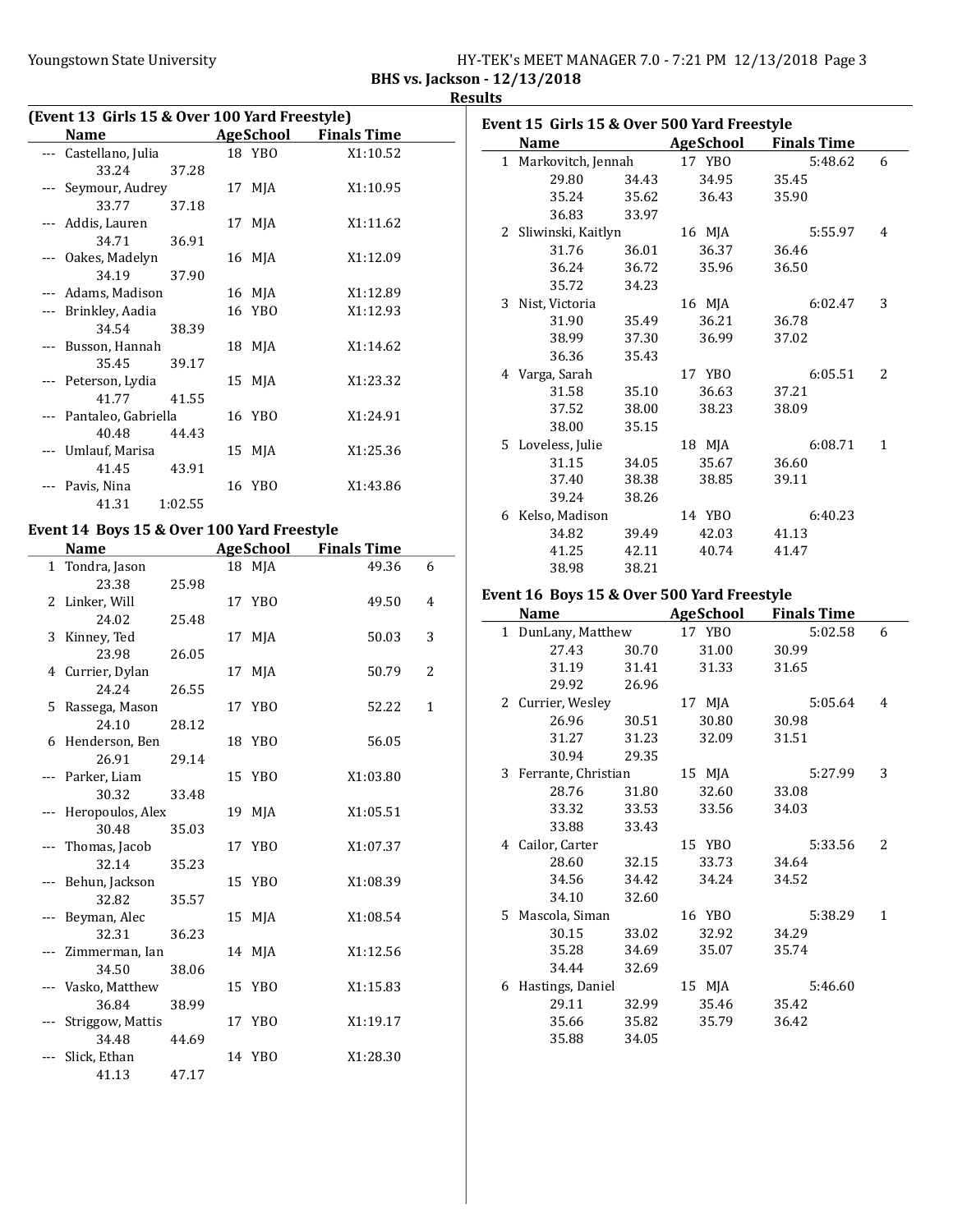# Youngstown State University The HY-TEK's MEET MANAGER 7.0 - 7:21 PM 12/13/2018 Page 4

BHS vs. Jackson - 12/13/2018

#### Results

|    | Event 17 Girls 15 & Over 200 Yard Freestyle Relay |                      |                           |   |  |  |  |
|----|---------------------------------------------------|----------------------|---------------------------|---|--|--|--|
|    | <b>Team</b>                                       | Relay                | <b>Finals Time</b>        |   |  |  |  |
|    | 1 MJA                                             | A                    | 1:42.56                   | 8 |  |  |  |
|    | 1) Dial, Amanda 17                                |                      | 2) Murphy, Janine 14      |   |  |  |  |
|    | 3) Paliyannis, Christina 17                       |                      | 4) Hawkins, Sloan 15      |   |  |  |  |
|    | 26.65<br>24.62                                    | 26.25                | 25.04                     |   |  |  |  |
|    | 2 YBO                                             | A                    | 1:42.82                   | 4 |  |  |  |
|    | 1) Flatley, Mikel 18                              | 2) Kuras, Alison 18  |                           |   |  |  |  |
|    | 3) Dinapoli, Alyssa 17                            |                      | 4) Markovitch, Jennah 17  |   |  |  |  |
|    | 25.76<br>26.16                                    | 25.79                | 25.11                     |   |  |  |  |
|    | 3 MJA                                             | R                    | 1:51.97                   | 2 |  |  |  |
|    | 1) Schilling, Samantha 15                         |                      | 2) Loveless, Julie 18     |   |  |  |  |
|    | 3) Zablo, Izzy 16                                 | 4) Snyder, Allie 17  |                           |   |  |  |  |
|    | 28.31<br>28.99                                    | 27.70                | 26.97                     |   |  |  |  |
|    | 4 YBO                                             | R                    | 1:53.75                   |   |  |  |  |
|    | 1) Ho, Hayley 14                                  | 2) Yocum, Abby 16    |                           |   |  |  |  |
|    | 3) Williams, Tyler 17                             | 4) Wert, Casey 16    |                           |   |  |  |  |
|    | 27.39<br>27.79                                    | 29.84                | 28.73                     |   |  |  |  |
| 5. | MJA                                               | C.                   | x1:55.02                  |   |  |  |  |
|    | 1) Culp, Adrianna 17                              |                      | 2) Sausaman, Hanna 16     |   |  |  |  |
|    | 3) Sliwinski, Kaitlyn 16                          | 4) Nist, Victoria 16 |                           |   |  |  |  |
|    | 30.25<br>28.09                                    | 27.69                | 28.99                     |   |  |  |  |
| 6  | YBO                                               | C.                   | x2:24.27                  |   |  |  |  |
|    | 1) Brinkley, Aadia 16                             |                      | 2) Castellano, Julia 18   |   |  |  |  |
|    | 3) Pavis, Nina 16                                 |                      | 4) Pantaleo, Gabriella 16 |   |  |  |  |
|    | 32.55<br>31.34                                    | 43.69                | 36.69                     |   |  |  |  |
|    | Event 18, Roys 15 & Over 200 Yard Freestyle Relay |                      |                           |   |  |  |  |

### Event 18 Boys 15 & Over 200 Yard Freestyle Relay

| Team                   |       | Relav | <b>Finals Time</b>       |   |
|------------------------|-------|-------|--------------------------|---|
| 1 YBO                  |       | A     | 1:29.89                  | 8 |
| 1) Rassega, Mason 17   |       |       | 2) Linker, Will 17       |   |
| 3) DunLany, Matthew 17 |       |       | 4) Basista, Noah 17      |   |
| 23.48                  | 22.28 | 22.47 | 21.66                    |   |
| 2 MJA                  |       | A     | 1:30.66                  | 4 |
| 1) Currier, Dylan 17   |       |       | 2) Currier, Wesley 17    |   |
| 3) Neuman, Aiden 15    |       |       | 4) Kinney, Ted 17        |   |
| 23.14                  | 23.34 | 22.69 | 21.49                    |   |
| $3$ MJA                |       | R     | 1:39.12                  | 2 |
| 1) Haines, Jaden 16    |       |       | 2) Webster, Logan 16     |   |
| 3) Thayer, Samuel 14   |       |       | 4) Betscakos, Maximus 18 |   |
| 24.50                  | 26.04 | 24.37 | 24.21                    |   |
| 4 YBO                  |       | R     | 1:48.09                  |   |
| 1) Yocum, Justin 14    |       |       | 2) Beichner, Andy 17     |   |
| 3) Parker, Liam 15     |       |       | 4) Vasko, Steven 17      |   |
| 26.68                  | 25.94 | 29.12 | 26.35                    |   |
| 5 YBO                  |       | C     | x2:13.83                 |   |
| 1) Slick, Ethan 14     |       |       | 2) Vasko, Matthew 15     |   |
| 3) Thomas, Jacob 17    |       |       | 4) Behun, Jackson 15     |   |
| 38.09                  | 34.90 | 30.26 | 30.58                    |   |
|                        |       |       |                          |   |

# Event 19 Girls 15 & Over 100 Yard Backstroke

| <b>Name</b>           |       | <b>AgeSchool</b> | <b>Finals Time</b> |   |  |
|-----------------------|-------|------------------|--------------------|---|--|
| 1 Murphy, Janine      |       | 14 MJA           | 1:02.99            | 6 |  |
| 30.67                 | 32.32 |                  |                    |   |  |
| 2 Dinapoli, Alyssa    |       | 17 YBO           | 1:04.40            | 4 |  |
| 32.24                 | 32.16 |                  |                    |   |  |
| 3 Schilling, Samantha |       | 15 MJA           | 1:10.39            | 3 |  |
| 33.69                 | 36.70 |                  |                    |   |  |

| 1 L.S |                        |        |              |  |
|-------|------------------------|--------|--------------|--|
|       | 4 Huston, Ella         | 14 YBO | 1:11.46<br>2 |  |
|       | 34.43<br>37.03         |        |              |  |
|       | 5 Schwendeman, Allyson | 15 YBO | 1:12.98      |  |
|       | 34.49<br>38.49         |        |              |  |
|       | 6 Snyder, Allie        | 17 MJA | 1:13.14      |  |
|       | 35.39<br>37.75         |        |              |  |

#### Event 20 Boys 15 & Over 100 Yard Backstroke

|   | <b>Name</b>        |       |    | AgeSchool | <b>Finals Time</b> |               |
|---|--------------------|-------|----|-----------|--------------------|---------------|
|   | 1 Flatley, River   |       |    | 16 YBO    | 57.10              | 6             |
|   | 27.74              | 29.36 |    |           |                    |               |
|   | 2 Tondra, Jason    |       | 18 | MJA       | 1:00.04            | 4             |
|   | 29.09              | 30.95 |    |           |                    |               |
|   | 3 Haines, Jaden    |       | 16 | MJA       | 1:00.06            | 3             |
|   | 28.86              | 31.20 |    |           |                    |               |
|   | 4 Yocum, Justin    |       |    | 14 YBO    | 1:06.70            | $\mathcal{L}$ |
|   | 33.12              | 33.58 |    |           |                    |               |
|   | 5 Heropoulos, Alex |       | 19 | MJA       | 1:11.84            | 1             |
|   | 34.42              | 37.42 |    |           |                    |               |
| 6 | Parker, Liam       |       | 15 | YBO       | 1:12.63            |               |

#### Event 21 Girls 15 & Over 100 Yard Breaststroke

|   | <b>Name</b>       |       |    | AgeSchool | <b>Finals Time</b> |               |
|---|-------------------|-------|----|-----------|--------------------|---------------|
|   | 1 Dial, Amanda    |       | 17 | MJA       | 1:10.81            | 6             |
|   | 32.51             | 38.30 |    |           |                    |               |
|   | 2 Ho, Hayley      |       |    | 14 YBO    | 1:12.14            | 4             |
|   | 34.14             | 38.00 |    |           |                    |               |
|   | 3 Zablo, Izzy     |       |    | 16 MJA    | 1:17.42            | 3             |
|   | 36.16             | 41.26 |    |           |                    |               |
|   | 4 Yocum, Abby     |       |    | 16 YBO    | 1:17.62            | $\mathcal{P}$ |
|   | 35.88             | 41.74 |    |           |                    |               |
|   | 5 Crawn, Emma     |       | 15 | MJA       | 1:20.21            | 1             |
|   | 37.35             | 42.86 |    |           |                    |               |
| 6 | Widrig, MacKenzie |       |    | 17 YBO    | 1:26.65            |               |
|   | 39.73             | 46.92 |    |           |                    |               |

#### Event 22 Boys 15 & Over 100 Yard Breaststroke

|   | Name                  |       |    | <b>AgeSchool</b> | <b>Finals Time</b> |                          |
|---|-----------------------|-------|----|------------------|--------------------|--------------------------|
| 1 | Basista, Noah         |       |    | 17 YBO           | 1:03.72            | 6                        |
|   | 29.96                 | 33.76 |    |                  |                    |                          |
|   | 2 Neuman, Aiden       |       | 15 | MJA              | 1:03.88            | 4                        |
|   | 30.66                 | 33.22 |    |                  |                    |                          |
|   | 3 Cailor, Carter      |       |    | 15 YBO           | 1:12.48            | 3                        |
|   | 34.28                 | 38.20 |    |                  |                    |                          |
|   | 4 Beichner, Andy      |       |    | 17 YBO           | 1:14.24            | $\overline{\mathcal{L}}$ |
|   | 34.32                 | 39.92 |    |                  |                    |                          |
|   | 5 Ferrante, Christian |       |    | 15 MJA           | 1:15.18            | 1                        |
|   | 35.38                 | 39.80 |    |                  |                    |                          |
| 6 | Webster, Logan        |       | 16 | MJA              | 1:17.70            |                          |
|   | 36.85                 | 40.85 |    |                  |                    |                          |

#### Event 23 Girls 15 & Over 400 Yard Freestyle Relay

| <b>Team</b>              |         | Relay | <b>Finals Time</b>   |  |
|--------------------------|---------|-------|----------------------|--|
| 1 YBO                    |         | А     | 3:58.91              |  |
| 1) Markovitch, Jennah 17 |         |       | 2) Kuras, Alison 18  |  |
| 3) Dinapoli, Alyssa 17   |         |       | 4) Flatley, Mikel 18 |  |
| 28.40                    | 1:00.00 | 28.19 | 59.92                |  |
| 29.08                    | 1:01.40 | 26.66 | 57.59                |  |